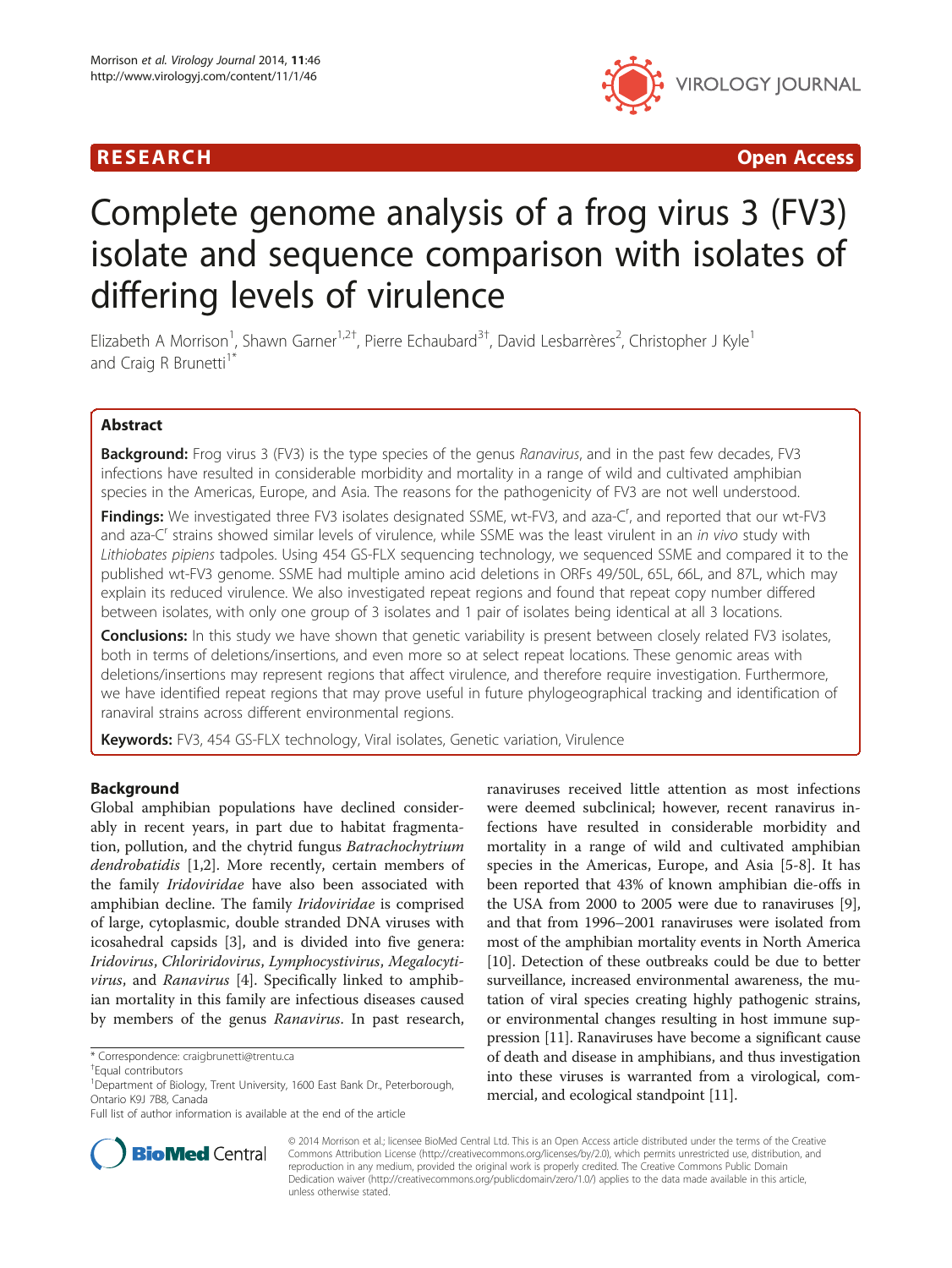Frog virus 3 (FV3) is the type species of the genus Ranavirus [\[4\]](#page-11-0). FV3′s genome is 105,903 base pairs (bp) comprised of 98 open reading frames (ORFs) [\[12\]](#page-11-0). Depending on factors such as strain virulence and host immune response, infection with FV3 may or may not lead to mortality. However, in susceptible amphibians, FV3′s necrotic and apoptotic effects cause systemic, chronic cell death in multiple internal organs, resulting in death of the host within a few days to several weeks [\[2,13,14](#page-11-0)]. FV3 infection is also marked by cutaneous signs, including ulceration of the skin, and erythema and swelling of the limbs and body. In fatal cases, intracoelomic lesions are often present, including haemorrhages of the kidneys and reproductive organs, and pale, swollen livers [\[15](#page-11-0)]. While our understanding of ranavirus pathogenicity has improved over the last decade, there is still a need for the research community to more fully describe the determinants of virulence variation. Elucidation of this area will likely heavily rely on the genetic analysis and comparison of ranaviruses that differ in host range and virulence.

Genetic comparison of related DNA viruses has proven to be an important tool in classifying viral strains and understanding the epidemiology and evolution of different genotypes [[16\]](#page-11-0). By analyzing genetic differences, researchers can link clinically significant alterations with molecular changes, and better understand viral origins and evolution. Increasingly, new viral strains are being identified based on the systematic analysis of sequence data, including short amino acid insertions, translational stop codons, and single amino acid deletions [[17\]](#page-11-0). Analysis of viral isolates has led to the discovery of new viral genotypes, as well as better understanding of the functional genetic differences among strains [\[17](#page-11-0)]. For instance, the entire genome of a virulent strain of duck entiritis virus was recently sequenced and compared to the genomes of an attenuated strain and another virulent strain [[18\]](#page-11-0). The results indicated several nucleotide insertions/deletions and frame-shift mutations effecting ORF initiation or termination [\[18](#page-11-0)]. These findings allowed the researchers to identify possible virulence factors and provided information on ORFs that are changed during serial passage.

In addition to nucleotide insertions/deletions, variation between viral genomes may occur at repeat regions. Eaton et al. [\[19\]](#page-11-0) identified repetitive sequences in the genomes of various ranaviruses with high copy number variation. Repetitive sequences are commonly classified into one of three groups: macro, mini, or micro satellites [[20\]](#page-11-0). The repeats that we will examine in this study contain less than 400 bp comprised of 9-19 bp repeating units. Thus, we suggest that these repeats are some variation between micro and mini satellites, and for the purposes of our analysis, will be referred to as short tandem

repeats (STRs). A selection of these repeat regions will be used to analyze FV3 isolates in order to further investigate the fine scale, genetic differences present in variable regions.

Past studies on the genetic variation between DNA viral strains have allowed for the detection of minute genetic changes that would otherwise have gone unnoticed. These kinds of changes have proved useful in explaining phenotypic differences and evolutionary histories. The purpose of the present investigation is to narrow our focus even further by comparing the genomes of closely related FV3 isolates, including those with varying levels of virulence. This will be done in an attempt to explore the genetic diversity present in strains of FV3, with the ultimate goal of further elucidating the possible genetic basis behind FV3′s unpredictable infectious behaviour.

# Results

#### FV3 strains differ in virulence during in vivo infection

In order to determine if FV3 strains SSME, wt-FV3, and aza- $C<sup>r</sup>$  induced different degrees of infection, *L. pipiens* tadpoles were exposed to each strain. Tadpoles were exposed to FV3-infected water for 12 h before being transferred to FV3-free water for the remainder of the experiment. The tadpoles were monitored for 41 days, at which time all tadpoles had either died or reached metamorphosis. The results of the survival analysis revealed significant differences in strain effect on tadpole mortality rates ( $X^2 = 21.3$ , p < 0.01). Although deaths triggered by wt-FV3, aza-C', and SSME stocks peaked between 15 and 18 days post infection, overall mortality was higher following infection with wt-FV3 and aza- $C<sup>r</sup>$  virus (>96%) than with SSME (84%). Wt-FV3 induced a mortality of 97%, and aza- $C<sup>r</sup>$  a mortality rate of 96% (Figure [1\)](#page-2-0). In contrast, SSME infected tadpoles reached a mortality plateau after 28 days, and showed a mortality rate of 84%. The control tadpoles had the lowest mortality, with a rate of 66% after 41 days (Figure [1](#page-2-0)). These data demonstrate that the closely related FV3 strains, wt-FV3 and aza- $C<sup>r</sup>$  [\[21,22](#page-11-0)], are associated with higher mortality than SSME (Figure [1](#page-2-0)). Of concern was the high mortality seen even in control tadpoles (Figure [1\)](#page-2-0). We did confirm that the control tadpoles, both those that survived and those that died, were ranavirus negative (data not shown). This mortality could be the result of overcrowding of tadpoles during infection. In addition, this mortality is occurring during the first few days of the experiment at a time when the tadpoles are very small and very weak, very sensitive to stressful conditions. At the beginning of the experiment, the tadpoles are transferred from tank to tank that may account for the high mortality rate early on in the experiment or may have resulted in high mortality of a sublethal viral dose.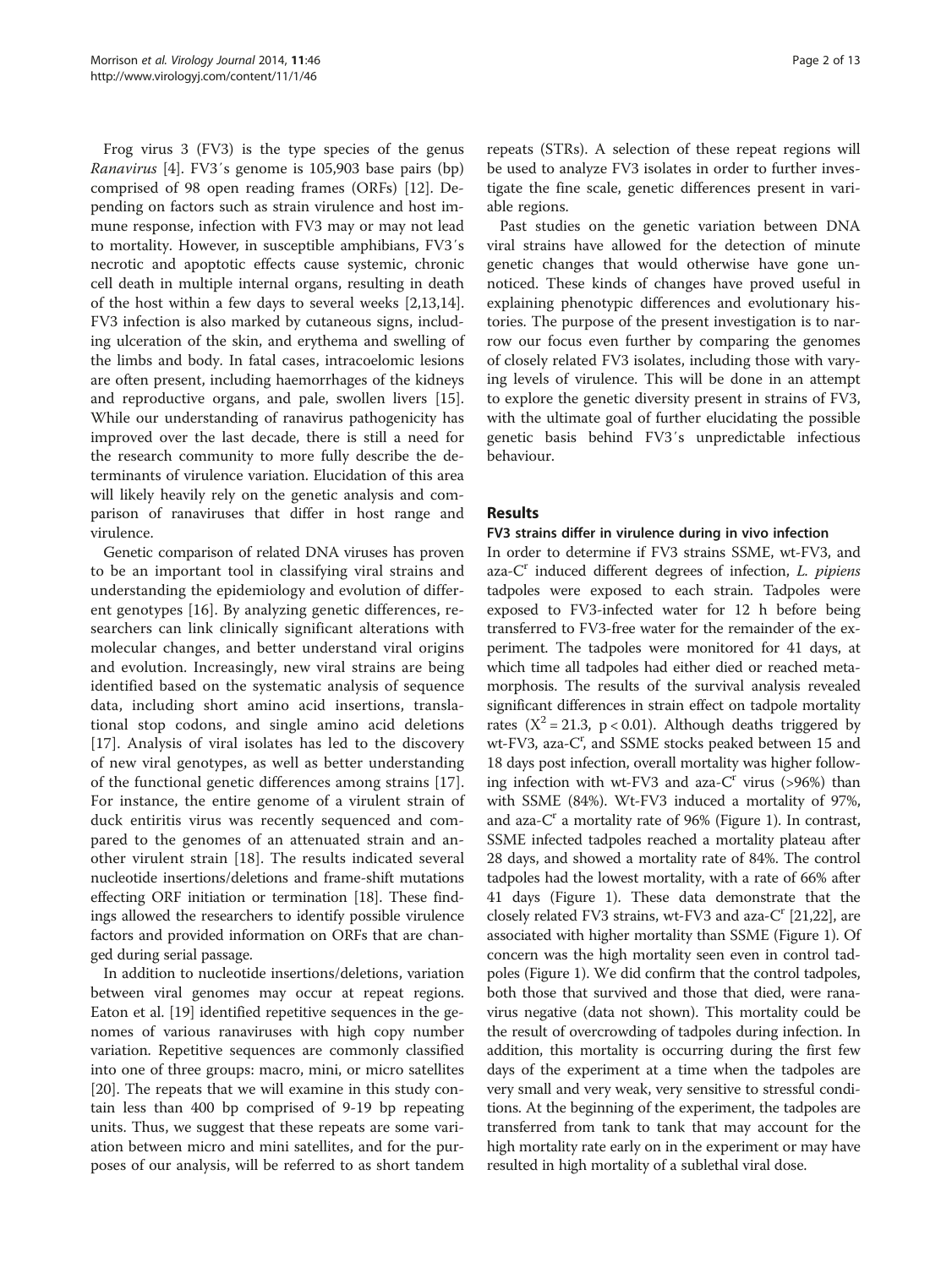<span id="page-2-0"></span>

#### Genomic sequencing of SSME

In order to better understand the possible genetic basis of phenotypic variation among strains, we sequenced the SSME strain using 454 GS-FLX technology. Our sequenced genome showed high similarity to the published FV3 sequence (wt-FV3) [[12\]](#page-11-0), with a sequence identity of 98.79% and average genome sequencing coverage of 51x. Results revealed that SSME differed from the wt-FV3 genome length of 105,903 bps and ORF number of 98; instead, SSME had a length of 105,070 bps, and a total of 95 predicted ORFs (Table [1](#page-3-0)). Despite high overall sequence identity between SSME and FV3, marked differences were noted in several regions of the genome (Table [2\)](#page-5-0).

#### Gene variation between ranaviruses

In order to investigate the possible genetic variation within coding regions and regions of high variability between closely related viral isolates, we compared our sequenced SSME genome with four published ranavirus

genomes. The genomes compared included: SSME, wt-FV3 [[17\]](#page-11-0), rana grylio iridovirus (RGV) [\[23\]](#page-11-0), soft-shelled turtle iridovirus (SSTIV) [\[24\]](#page-11-0), and tiger frog virus (TFV) [[25\]](#page-11-0). We began by focusing our analysis on predicted coding regions, as variation in these areas may have consequences in pathogenicity or the kind of disease a virus causes.

Upon analysis of selected ranaviral genomes, a 757 bp deletion was discovered in SSME, deleting the entire 65L coding region and the majority of the 66L coding region (Figure [2](#page-6-0)). This deletion was not present in wt-FV3 or in related ranaviruses RGV, SSTIV, and TFV. However, sequence alignments indicated reorganization of 66L in RGV, SSTIV, and TFV, with a 139 bp insertion found in their corresponding 66L regions (Figure [2](#page-6-0)). Therefore, there are at least 3 different genomic presentations of this region in ranaviral genomes, making it highly variable among isolates.

Another coding region demonstrating variation was 50L. An in frame deletion of 13 amino acids was found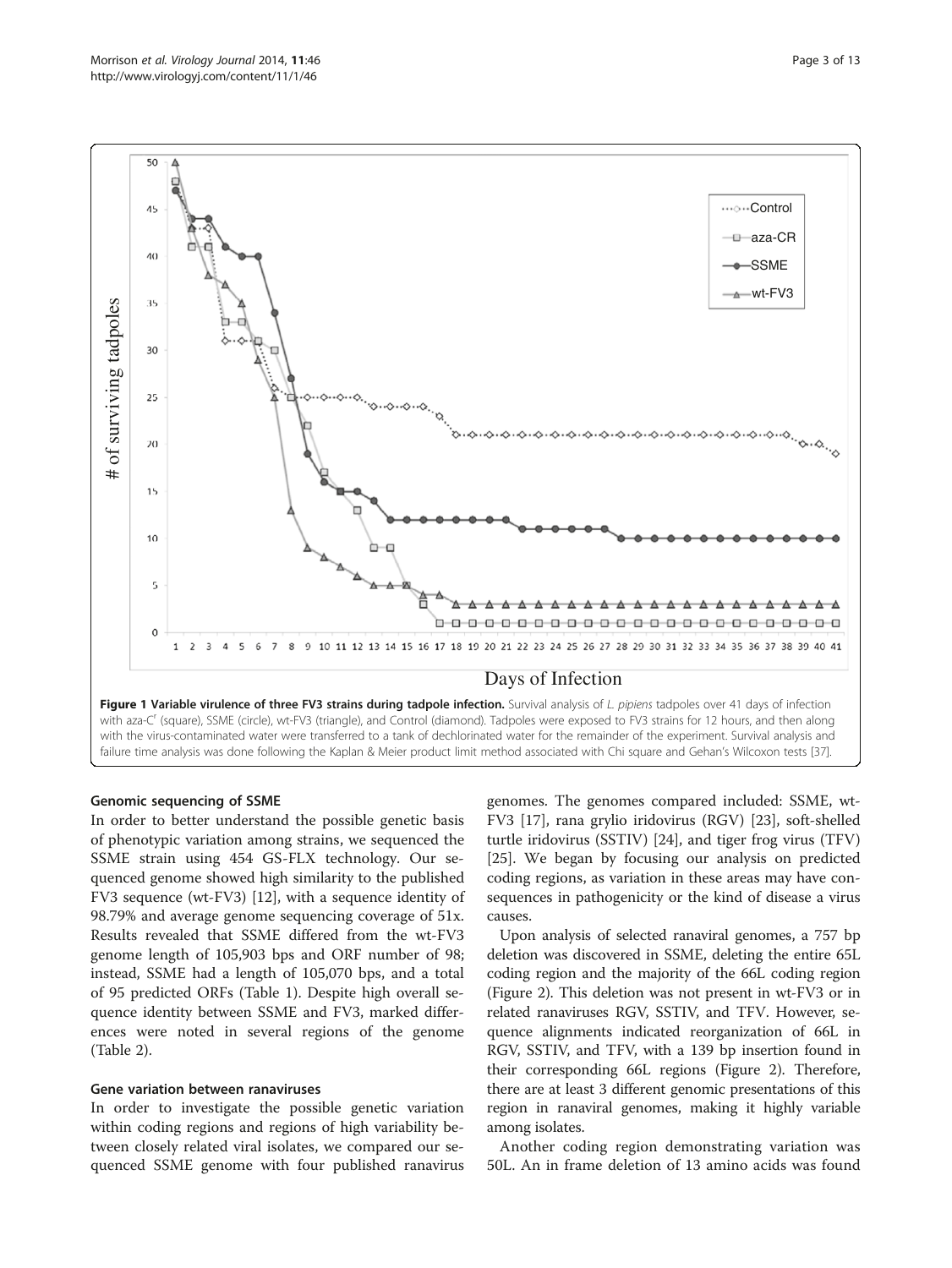<span id="page-3-0"></span>Table 1 Description of nucleotide start/stop locations and amino acid length of ORFs in SSME, along with predicted functions

|            | Start/stop (#aa) |                                             | 22R              | 26020-28941          | D5 family NTPase, ATPase                      |
|------------|------------------|---------------------------------------------|------------------|----------------------|-----------------------------------------------|
| <b>ORF</b> | <b>SSME</b>      | Predicted function/conserved domains        |                  | 972aa                |                                               |
| 1R         | 272-1042         | Replication factor &/or DNA packing protein | 23R              | 29319-30467          | SP                                            |
|            | $255a$ a         |                                             |                  | 381aa                |                                               |
| 2L         | 1649-2629        | Myristylated membrane protein,              | 24R <sup>o</sup> | 30877-31947          | SP                                            |
|            | 325aa            | DUF230 poxvirus protein, TM*                |                  | 355aa                |                                               |
| 3R         | 3436-4752        | IIV6 ORF 229L, SP                           | 25R              | 32141-32929          | P31K protein                                  |
|            | 437aa            |                                             |                  | 261aa                |                                               |
| 4R         | 4793-4975        | TM                                          | 26R              | 32996-33226          | Truncated elf-2a homologue                    |
|            | 59aa             |                                             |                  | 75aa                 |                                               |
| 5R         | 5408-6022        | FPV ORF 250, US22, herpes virus early       | 27R              | 33757-36669          | Tyrosine kinase, CAP 10, putative             |
|            | 203aa            | nuclear protein                             |                  | 969aa                | lypopolysaccharide modifying enzyme           |
| 6R         | 6025-6252        | SP*                                         | 28R              | 36718-37206          | Unknown protein, SP                           |
|            | 74aa             |                                             |                  | 161aa                |                                               |
| 7R         | 7043-7429        | SP                                          | 29L              | 37385-37681          | SP                                            |
|            | $127a$ a         |                                             |                  | 97a <sub>a</sub>     |                                               |
| 8R         | 7521-11402       | DNA-dependent RNA polymerase largest        | 30R              | 37883-38035          | TM                                            |
|            | 1292aa           | subunit                                     |                  | 49aa                 |                                               |
| 9L         | 11771-14617      | NTPase, SNF2 family, N-terminal,            | 31R              | 38097-38516          | SP                                            |
|            | 947aa            | helicases C-terminal, DEAD/H helicases      |                  | 138aa                |                                               |
| 10R        | 14633-15046      | TM                                          | 32R              | 38566-40458          | Neurofilament triplet H1 protein              |
|            | 136aa            |                                             |                  | 629aa                |                                               |
| 11R        | 15396-15608      | TM                                          | 33R              | 40541-40732          | Unknown protein, TM                           |
|            | 69aa             |                                             |                  | 62aa                 |                                               |
| 12L        | 15674-16567      | Unknown protein, SP                         | 34R              | 40875-41195          | Human parainfluenza virus 1L like protein, TM |
|            | 296aa            |                                             |                  | 105aa                |                                               |
| 13R        | 17108-17314      | SP                                          | 35L              | 41287-41748          | SP                                            |
|            | 67aa             |                                             |                  | 152aa                |                                               |
| 14R        | 17329-17688      | Unknown protein, SP                         | 36L              | 41761-42384          | SP                                            |
|            | 118aa            |                                             |                  | 206aa                |                                               |
| 15R        | 17784-18752      | AAA-ATPase, poxvirus A32                    | 37R              | 42778-43413          | NIF/NLI interacting factor                    |
|            | 321aa            |                                             |                  | 210aa                |                                               |
| <b>16R</b> | 19032-19859      | Integrase homologue                         |                  |                      | Ribonucleoside diphosphate reductase          |
|            | 274aa            |                                             | 38R              | 43554-45251<br>564aa | alpha subunit barrel domain                   |
| 17L        | 20100-21608      | SP                                          | 39R              |                      | Hydrolase of the metallo-beta-lactamase       |
|            | 501aa            |                                             |                  | 45357-45707          | superfamily                                   |
| 18 L       | 21645-21881      | TM                                          |                  | 115aa                |                                               |
|            | 77aa             |                                             | 40R              | 45795-46343          | TM                                            |
| 19R        | 21933-24515      | Similar to LCDV1 or f10L conserved          |                  | 181aa                |                                               |
|            | 859aa            | uncharacterized protein, SP                 | 41R              | 46725-50222          | RRV ORF-2-like protein, SP                    |
| 20R        | 24562-25008      | Unknown protein, TM                         |                  | 1164aa               |                                               |
|            | 147aa            |                                             | 42L              | 50718-50975          | SP                                            |
| 21L        | 25231-25890      | ISKNV ORF 56L-like protein                  |                  | 84aa                 |                                               |
|            | 218aa            |                                             |                  |                      |                                               |

#### Table 1 Description of nucleotide start/stop locations and amino acid length of ORFs in SSME, along with predicted functions (Continued)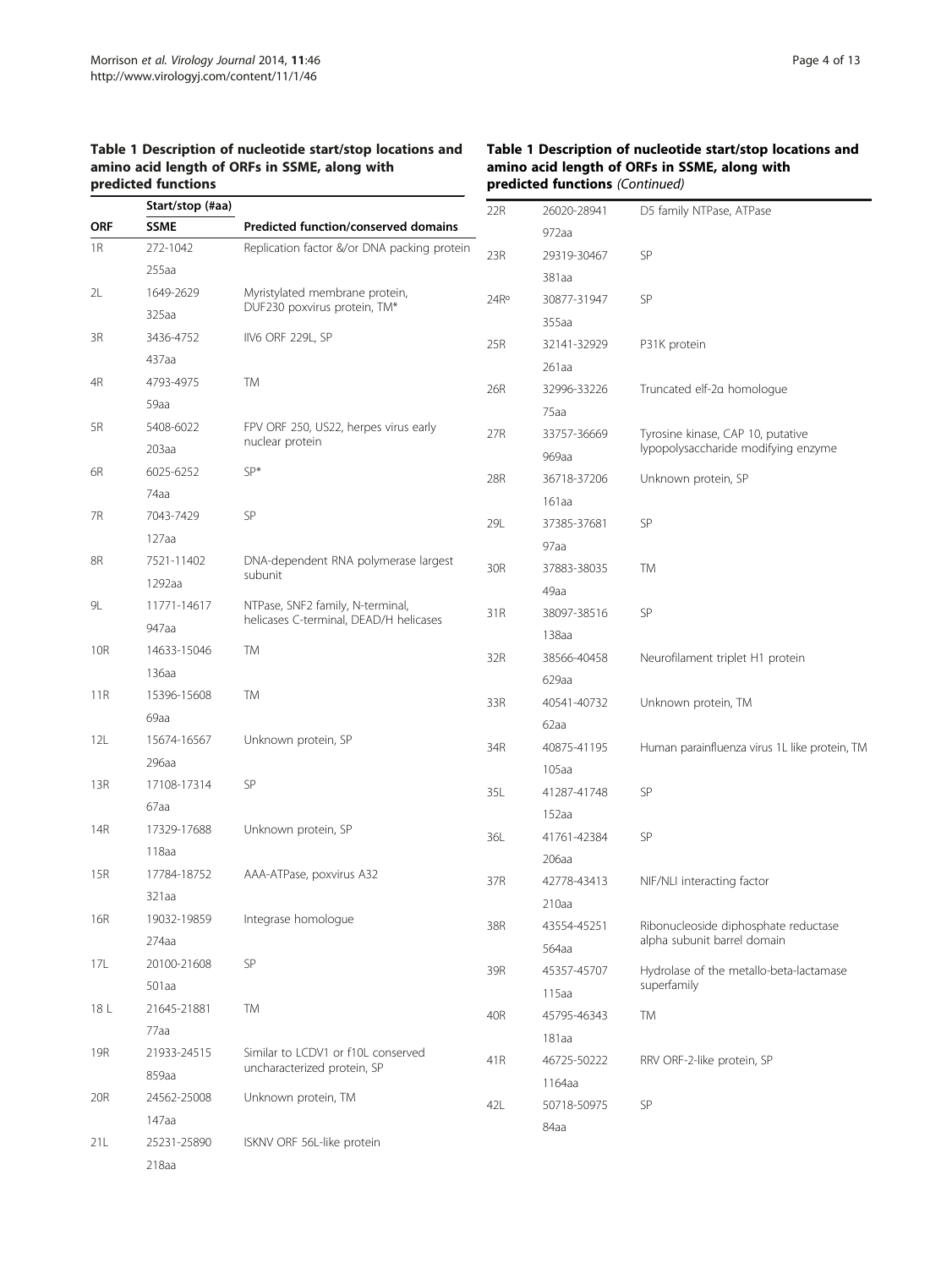# Table 1 Description of nucleotide start/stop locations and amino acid length of ORFs in SSME, along with predicted functions (Continued)

# Table 1 Description of nucleotide start/stop locations and amino acid length of ORFs in SSME, along with predicted functions (Continued)

| 43R     | 50974-51491          | <b>TM</b>                                                                      | 64R                | 75522-75809 | Interleukin-1 beta convertase precursor,                       |
|---------|----------------------|--------------------------------------------------------------------------------|--------------------|-------------|----------------------------------------------------------------|
|         | 171aa                |                                                                                |                    | 94aa        | Caspase-recruitment domain/DEATH                               |
| 44R     | 51512-51697          | SP                                                                             | $65L$ <sup>#</sup> | N/A         | SP                                                             |
|         | 60aa                 |                                                                                | $66L$ #            | 76106-76157 | SP                                                             |
| 45L     | 51973-52383          | LCDV1 ORF-88-like protein, SP                                                  |                    | 16aa        |                                                                |
|         | 135aa                |                                                                                | 67L                | 76212-77375 | Ribonucleoside-reductase diphosphate                           |
| 46L§    | 52437-53000          | RGI 47L-like protein, SSTIV 049L-like                                          |                    | 386aa       | beta subunit-like protein                                      |
|         | 186aa                | protein, Neurofilament triplet H1-like<br>protein, microneme/rhoptry antigen   | 68R                | 77657-77944 | <b>SP</b>                                                      |
| 47L     | 53125-53541          | SP                                                                             |                    | 94aa        |                                                                |
|         | 137aa                |                                                                                | 69R                | 78080-78346 | Unknown protein, TM                                            |
| 48L     | 53544-53795          | SP                                                                             |                    | 87aa        |                                                                |
|         | 82aa                 |                                                                                | 70R                | 78364-78738 | SP                                                             |
| 49/50L¶ | 53904-55451          | LCDV1 ORF 58-like protein, RGI ORF                                             |                    | 123aa       |                                                                |
|         | 514aa                | 50L-like protein, SSTIV ORF 052-like                                           | 71R                | 78778-79011 | SP                                                             |
|         |                      | protein, SAP DNA binding domain                                                |                    | 76aa        |                                                                |
| 51R     | 55531-57216          | Unknown, SP                                                                    | 72L                | 79068-79784 | SP                                                             |
|         | 560aa                |                                                                                |                    | 238aa       |                                                                |
| 52L     | 57473-58540          | 3-beta-hydroxy-delta 5-C27 steroid<br>oxidoreductase-like protein, TM          | 73L                | 80232-81206 | NTPase/helicase-like protein                                   |
|         | 354aa                |                                                                                |                    | 323aa       |                                                                |
| 53R     | 58878-60446          | LCDV1 ORF-20-like protein, SP                                                  | 74L                | 81381-82493 | SP                                                             |
|         | 521aa                |                                                                                |                    | 369aa       |                                                                |
| 54L     | 60677-60907          | Nuclear calmodulin-binding protein                                             | 75L                | 82525-82779 | LITAF/PIG7 possible membrane associated                        |
|         | 75aa                 |                                                                                |                    | 83aa        | motif in LPS-induced tumor necrosis factor<br>alpha factor, TM |
| 55L     | 60945-62240          | Helicase-like protein                                                          | 76R                | 82842-83063 | SP                                                             |
|         | 430aa                |                                                                                |                    | 72aa        |                                                                |
| 55R     | 61089-62228          | FV3 40-kDa protein, SP                                                         | 77L                | 83060-83407 | LCDV ORF 2-like protein, SP                                    |
|         | 378aa                | SP                                                                             |                    | 114aa       |                                                                |
| 56R     | 62328-62765          |                                                                                | 78L                | 84007-84645 | SP                                                             |
|         | 144aa                | Phosphotransferase, S-TKc, Serine/                                             |                    | 211aa       |                                                                |
| 57R     | 62879-64375<br>497aa | Threonine protein kinase                                                       | 79R                | 84781-86499 | ATPase-dependent protease                                      |
|         |                      | SP                                                                             |                    | 571aa       |                                                                |
| 58R     | 64700-65413          |                                                                                | 80L                | 87122-88237 | Ribonuclease III-like protein                                  |
|         | 236aa                |                                                                                |                    | 370aa       |                                                                |
| 59L     | 65964-67022          | RGV 9807 unknown protein, SP                                                   | 81R                | 88293-88571 | Transcription elongation Factor SII,                           |
|         | 351aa                | DNA polymerase-like protein, DNA                                               |                    | 91aa        | C2C2 zinc finger                                               |
| 60R     | 67184-70225          | polymerase family B exonuclease                                                | 82R                | 88700-89173 | Immediate-early protein ICP-18                                 |
|         | 1012aa               |                                                                                |                    | 156aa       |                                                                |
| 61L     | 70234-70416          | SP                                                                             | 83R                | 89623-90267 | Cytosine DNA methyl-transferase                                |
|         | 59aa                 |                                                                                |                    | 213aa       |                                                                |
| 62L     | 70859-74524          | DNA-directed RNA polymerase II second<br>largest subunit RNA polymerase domain | 84R                | 90652-91389 | LCDV 1-like proliferating cell nuclear                         |
|         | 1220aa               | 6, 7, 3, 2 beta subunit                                                        |                    | 244аа       | antigen, SP                                                    |
| 63R     | 74903-75397          | dUTPase-like protein                                                           | 85R                | 91464-92051 | Deoxynucleoside kinase                                         |
|         | 163aa                |                                                                                |                    | 194aa       |                                                                |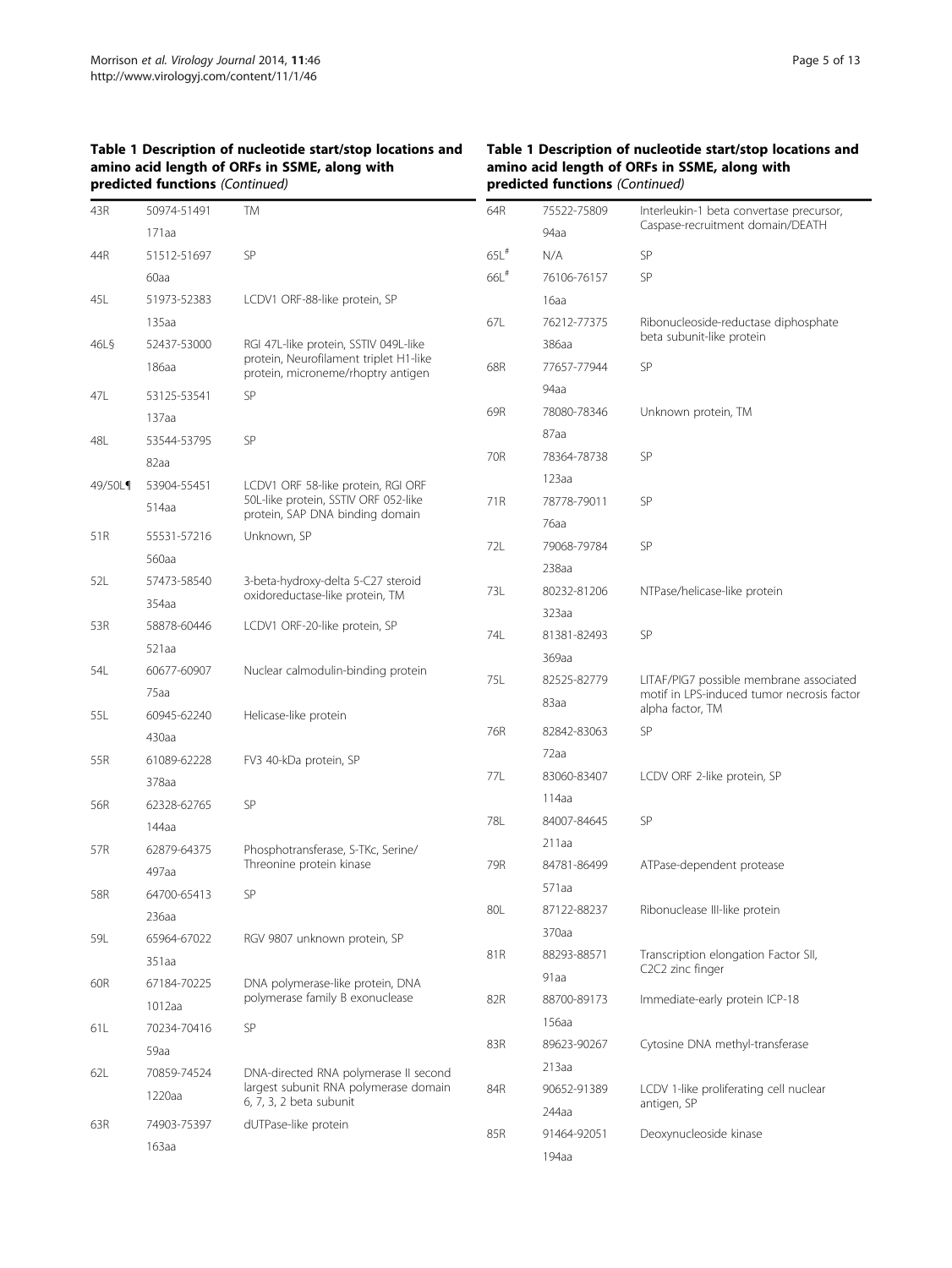<span id="page-5-0"></span>

| Table 1 Description of nucleotide start/stop locations and |
|------------------------------------------------------------|
| amino acid length of ORFs in SSME, along with              |
| <b>predicted functions</b> (Continued)                     |

# Table 2 Genetic variation present within the SSME genome as compared to the wt-FV3 reference genome

Region Change Affect

| 86L   | 92441-92626      | SP                                                                     | 21,93                         |
|-------|------------------|------------------------------------------------------------------------|-------------------------------|
|       | 60aa             |                                                                        |                               |
| 87L** | 92979-94778      | Unknown protein, SP                                                    | 30,85                         |
|       | 598aa            |                                                                        |                               |
| 88R   | 94811-95263      | Evrl-air-augmenter of liver regeneration                               |                               |
|       | 149aa            |                                                                        | 51,10                         |
| 89R   | 95331-96497      | SP                                                                     | 52,76                         |
|       | 388aa            |                                                                        |                               |
| 90R   | 96590-97981      | Major capsid protein                                                   |                               |
|       | 462aa            |                                                                        | 54,80                         |
| 91R   | 98105-99292      | Immediate-early protein ICP-46                                         |                               |
|       | 394aa            |                                                                        | 54,93                         |
| 92R   | 99627-99872      | SP                                                                     | 76,10                         |
|       | 80aa             |                                                                        |                               |
| 93L   | 100054-100221    | SP                                                                     | 94,71                         |
|       | 54a <sub>a</sub> |                                                                        | 10,40                         |
| 94L   | 100331-100798    | Regina ranavirus P8.141 C-like protein, TM                             | Geno                          |
|       | 154aa            |                                                                        | is pre                        |
| 95R   | 100891-101982    | DNA repair protein RAD2, Xeroderma                                     |                               |
|       | 362aa            | pigmentosum G N-region, Helix-hairpin-helix,<br>Class 2 (Pol I) family | in tl                         |
| 96R   | 102784-103455    | Unknown protein, SP                                                    | fran                          |
|       | 222aa            |                                                                        | <b>SSN</b>                    |
| 97R   | 103538-103951    | Myeloid cell leukemia protein, MCL-1, TM                               | diffe                         |
|       | 136aa            |                                                                        | wt-l                          |
| 98R   | 104649-104849    | SP                                                                     | <b>SSN</b>                    |
|       | 65aa             |                                                                        | tion<br>$\alpha$ <sub>0</sub> |

\*Note: SP-surface protein, TM-transmembrane domain.

ºLoss of original, predicted start codon in SSME; new start codon 27 bp downstream.

§Loss of original, predicted stop codon in SSME; new stop codon

319 bp upstream.

¶39 bp deletion in original 50L ORF of SSME. Loss of ORF 50L's original, predicted stop codon in SSME; ORFs 49L and 50L are now combined as 49/50L.

#Deletion of 65L ORF and majority of 66L ORFs in SSME.

\*\*18 bp deletion in 87L ORF of SSME.

in 50L when compared to wt-FV3, present only in the SSME genome (Figure [3](#page-6-0)). In addition, 50L had a single nucleotide deletion resulting in a frameshift mutation in SSME, RGV, and SSTIV when compared to wt-FV3. This frameshift mutation resulted in the loss of 50L's stop codon, which led to the combination of 49L and 50L into a single ORF. These two ORFs merged in frame, creating 49/50L. In contrast, TFV did not have this single nucleotide deletion, nor did it display the merger of its 49L and 50L equivalent ORFs (Figure [3](#page-6-0)). This is consistent with TFV being the most divergent virus of the group.

| 21,933-24,515 bp | 24 bp substitutions | 24aa substitutions & 9aa                                                                                                     |
|------------------|---------------------|------------------------------------------------------------------------------------------------------------------------------|
|                  | 27 bp insertion     | insertion in 19R                                                                                                             |
| 30,851 bp        | 1 bp substitution   | Loss of a start codon in 24R;<br>new start codon is 27 bp<br>downstream, thus<br>shortening ORF by 9aa                       |
| 51,102 bp        | 1 bp deletion       | Frameshift mutation in 43R                                                                                                   |
| 52,769 bp        | 1 bp deletion       | Frameshift mutation and loss of<br>original stop codon in 46L;<br>new stop codon is 319 bp<br>upstream, thus lengthening 46L |
| 54,805 bp        | 1 bp deletion       | Loss of original stop codon in<br>50L, leading to the combination<br>of OREs 49L and 50L                                     |
| 54,938 bp        | 39 bp deletion      | 13aa deletion in 49/50L                                                                                                      |
| 76,105 bp        | 757 bp deletion     | Deletion of all of 65L and the<br>majority of 66L                                                                            |
| 94,712 bp        | 18 bp deletion      | 6aa deletion in 87L                                                                                                          |
| 10,4050 bp       | 67 bp deletion      | 67 bp deletion in non-coding<br>region between 97R and 98R                                                                   |

me region involved, nucleotide change, and end affect of the variation esented.

Further ranaviral gene variation was discovered in 43R he form of a single nucleotide deletion, resulting in a neshift mutation. Similar deletions were found in AE, RGV, SSTIV, and TFV, leading to pronounced erences in amino acid sequences when compared to FV3 (Figure [4](#page-7-0)). It is worth noting that although AE, RGV, and SSTIV share the same frameshift mutathe genes are not identical as there are several single amino acid changes that lead to modest variation (Figure [4\)](#page-7-0). In contrast, despite having a similar nucleotide deletion, TFV's proposed amino acid sequence was markedly different from other analyzed ranaviruses. Another single nucleotide deletion was found in 46L (Tables [1](#page-3-0) and 2), which led to the loss of the original stop codon and the extension of the ORF by 319 bps (Tables [1](#page-3-0) and 2). This was found in all genomes other than TFV and wt-FV3. These data demonstrate that even between very similar viral genomes, there is considerable gene variation, and that when viruses differ in pathogenicity, it could be related to variation in coding regions.

# Repeat regions can vary in copy number between viral isolates

Genomic sequencing, and subsequent analysis, of SSME in comparison to wt-FV3, provided a general overview of the genetic variation between closely related FV3 isolates, particularly in coding regions. We then decided to explore possible genetic variation in highly variable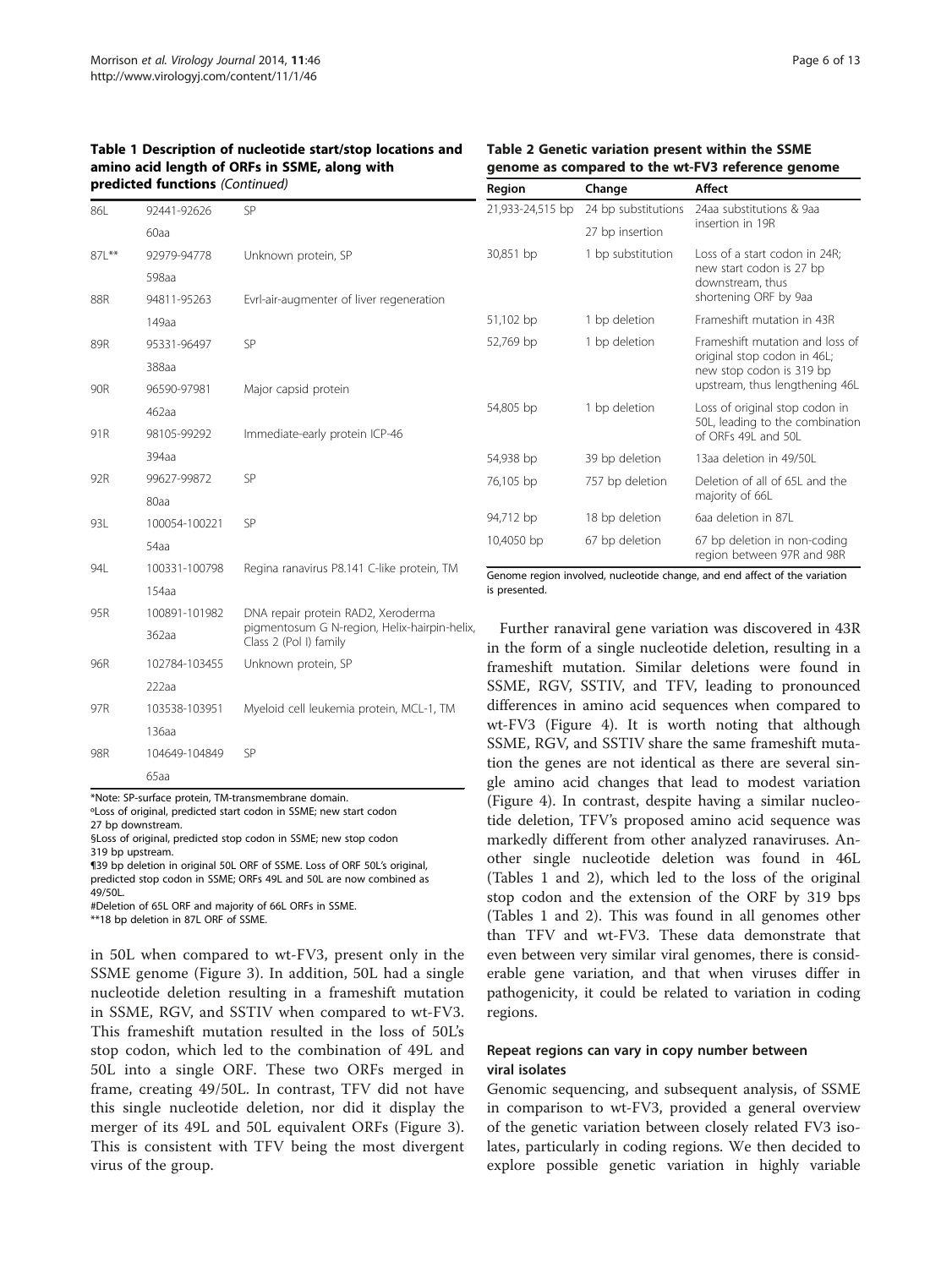<span id="page-6-0"></span>

repeat regions, and thus define these genetic regions with greater inter-strain variability. To achieve this, we chose three repeat regions (suspected to be polymorphic in copy number) to investigate. These regions included: Region 1 (22,499-22,574 bps); Region 2 (52,443-52,747 bps); and Region 3 (54,948-54,986 bps), based on the wt-FV3 sequence. We performed a repeat analysis on our sequenced SSME genome that we had previously evaluated for coding region variability, and reference genomes RGV, SSTIV, and TFV. We also decided to analyze the repeat regions of  $wt$ -FV3 and aza- $C<sup>r</sup>$  in order to check for repeat number stability between the two strains over the multiple viral passages they have undergone since the creation of aza-C<sup>r</sup> in 1987 [\[22\]](#page-11-0). In addition, we expanded our analysis to include 6 environmental samples isolated from the same waterway in Manitoulin, Kagawong, ON, Canada. These



isolates were designated as: E3, E4, E5, F4, F6, and G4; a lab FV3 sample (ATCC® VR-567™) was also used [[26](#page-11-0)].

The information acquired through analyzing these repeat regions indicated that variation in repeat copy number is present between ranaviral isolates, including those from one geographic location (Figure [5](#page-7-0)). In the first region, repeat copy number ranged from 2–5 copies, with 2 copies being the most common and 5 copies being unique to isolate F6. Wt-FV3 and aza- $C<sup>r</sup>$  shared a distinctive repeat sequence, containing a G rather than an A at the  $9<sup>th</sup>$  nucleotide position (Figure [5\)](#page-7-0). Region 2 proved to be more variable than region one, with repeat copy number ranging from 4–18 copies, while Region 3 was found to consist of two repeat sequences. These Region 3 repeats varied in copy number between isolates, with a maximum copy number of 4. However, in some instances, the first sequence of nucleotides characteristic of this region did not repeat (Figure [5](#page-7-0)).

Although copy number variation was present amongst isolates, when samples were compared across all three repeat regions, some were found to be identical; such isolates included F4, E5, and E3 (Figure [5](#page-7-0)), which were isolated from the same geographic region. In addition, isolates wt-FV3 and aza- $C<sup>r</sup>$  were also found to be identical across repeat regions (Figure [5\)](#page-7-0), which is consistent with their common origin [[22](#page-11-0)]. This data taken as a whole suggests that viral isolates, even those from one geographic location, can display both variation and identical patterns across repetitive regions of the genome. Thus, these repeats could act as a fingerprint to discriminate between viral isolates.

# **Discussion**

Our analysis of related ranaviruses presents a novel approach to genomic comparison that differs from other studies. We analyzed the genomes of closely related isolates of FV3 through 454 GS-FLX technology and STR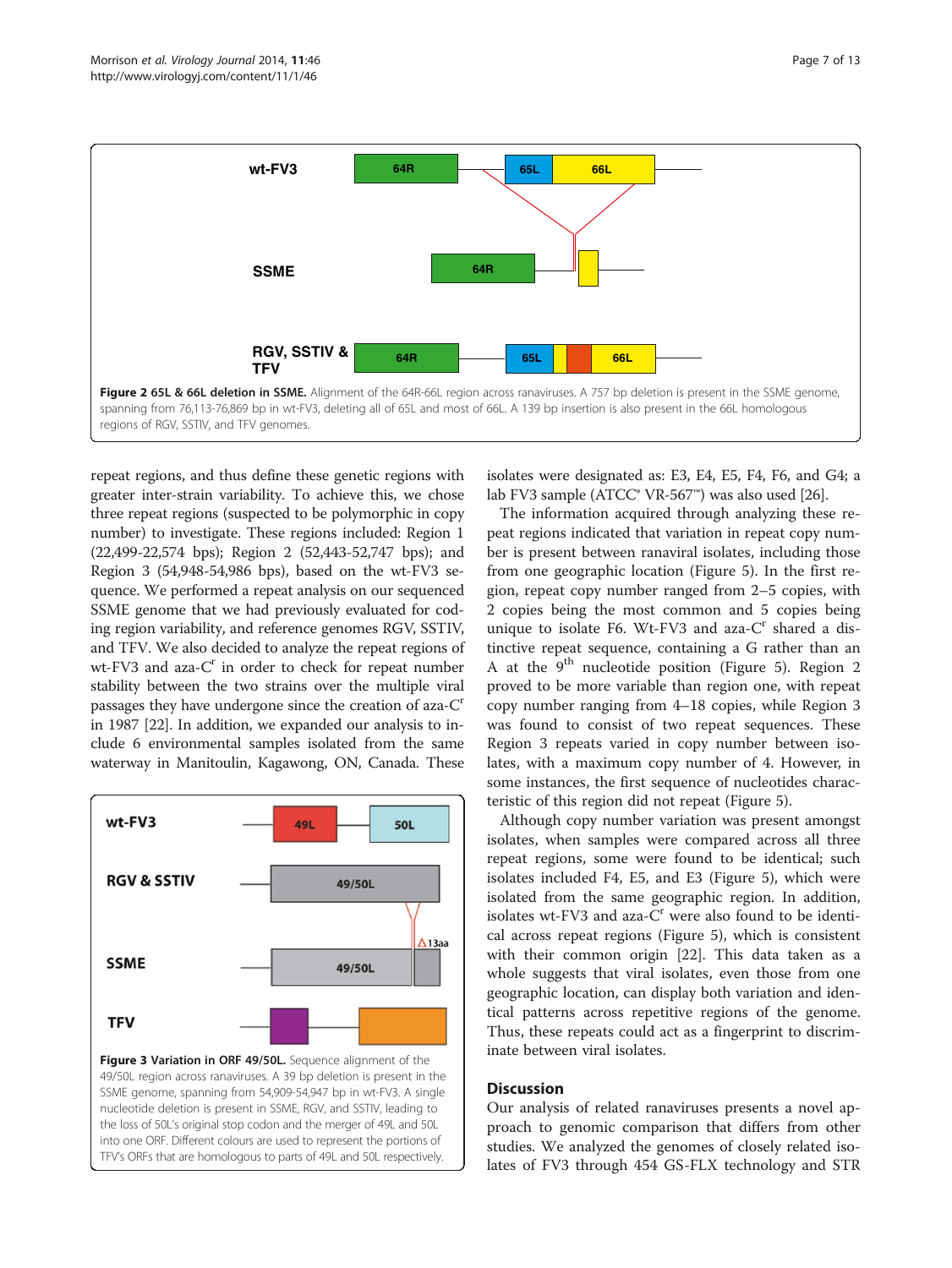<span id="page-7-0"></span>

comparison. The scale (fully sequenced genomes), and the nature of comparison (using viral isolates of FV3), set our investigation apart from past studies. We found that the 3 strains we examined displayed slightly different levels of virulence during in vivo studies. By sequencing the one genome yet to be sequenced, we were able to highlight areas that may be important in generating infectious phenotypes of FV3. This kind of analysis has never been done for FV3 or related ranaviruses: thus, it provides greater insight into the genetic variation among

these closely related DNA viruses and the possible genetic basis of ranaviral virulence.

Our results demonstrate that genetic variation is present between closely related FV3 isolates in both coding and non-coding regions. The SSME genome was sequenced and compared to the published wt-FV3 genome, along with related ranaviral genomes RGV, SSTIV, and TFV. Comparisons revealed that SSME was divergent from wt-FV3, and aza-C<sup>r</sup>. This variation could be due to the fact that SSME was isolated from a spotted salamander rather

| <b>Viral Isolate</b>    | <b>Region 1</b>   | <b>Region 2</b>        | <b>Region 3</b>        |  |
|-------------------------|-------------------|------------------------|------------------------|--|
| F4, E5, & E3            | x2                | x17                    | $\times 4$<br>x2       |  |
|                         | CTGCGAGAAAGTCTC-  | CTTACGCTTCACAGGGGA-    | -TCAGGCTGC-TCAGGCTGT-  |  |
| E4                      | x2                | x15                    | x2<br>$\times 4$       |  |
|                         | CTGCGAGAAAGTCTC-  | CTTACGCTTCACAGGGGA-    | -TCAGGCTGC-TCAGGCTGT-  |  |
| G <sub>4</sub>          | $\times 4$        | x14                    | x2<br>$\times 4$       |  |
|                         | -CTGCGAGAAAGTCTC- | CTTACGCTTCACAGGGGA-    | -TCAGGCTGC-TCAGGCTGT-  |  |
| $wt$ -FV3 and aca- $Cr$ | x3                | x16                    | $\mathbf{x}^2$         |  |
|                         | CTGCGAGAAGGTCTC-  | CTTACGCTTCACAGGGGA-    | -TCAGGCTGC-TCAGGCTGT-  |  |
| <b>SSME</b>             | x3                | x16                    | $\mathbf{x}^2$         |  |
|                         | CTGCGAGAAAGTCTC-  | CTTACGCTTCACAGGGGA-    | -TCAGGCTGC-TCAGGCTGT-  |  |
| F <sub>6</sub>          | $\times$ 5        | x18                    | x2<br>x2               |  |
|                         | -CTGCGAGAAAGTCTC- | CTTACGCTTCACAGGGGA-    | -TCAGGCTGC-TCAGGCTGT-  |  |
| VR-567                  | $\times 4$        | $\times 4$             | $\mathbf{x}^2$<br>x2   |  |
|                         | CTGCGAGAAAGTCTC-  | CTTACGCTTCACAGGGGA-    | -TCAGGCTGC-TCAGGCTGT-  |  |
| <b>RGV</b>              | $\mathbf{x}^2$    | x10                    |                        |  |
|                         | -CTGCGAGAAAGTCTC- | CTTACGCTTCACAGGGGA-    | -TCAGGCTGC-TCAGGCTGT-  |  |
| <b>SSTIV</b>            | x2                | x18                    |                        |  |
|                         | -CTGCGAGAAAGTCTC- | - CTTACGCTTCACAGGGGA-  | -TCAGGCTGC-TCAGGCTGT-  |  |
| <b>TFV</b>              | x3                |                        |                        |  |
|                         | -CTGCGAGAAAGTCTC- | -TGAAACAGACTTGCTGTCTC- | -TCAGGCT-CCACAACAGCCT- |  |

Figure 5 STR variation summary. Short tandem repeats (STRs) vary between viral isolates at three tested locations. Results reveal three isolates (F4, E5, and E3), and two isolates (wt-FV3 and aza-C<sup>r</sup>), that have the same STR copy number at each location. Areas highlighted in blue are full repeats, with their coinciding copy number above. Areas highlighted in green represent a sequence that may/may not repeat but is very similar to the STR that follows it in the genome, and areas highlighted in pink represent nucleotides that differ from the STR found in the majority of ranaviruses analyzed.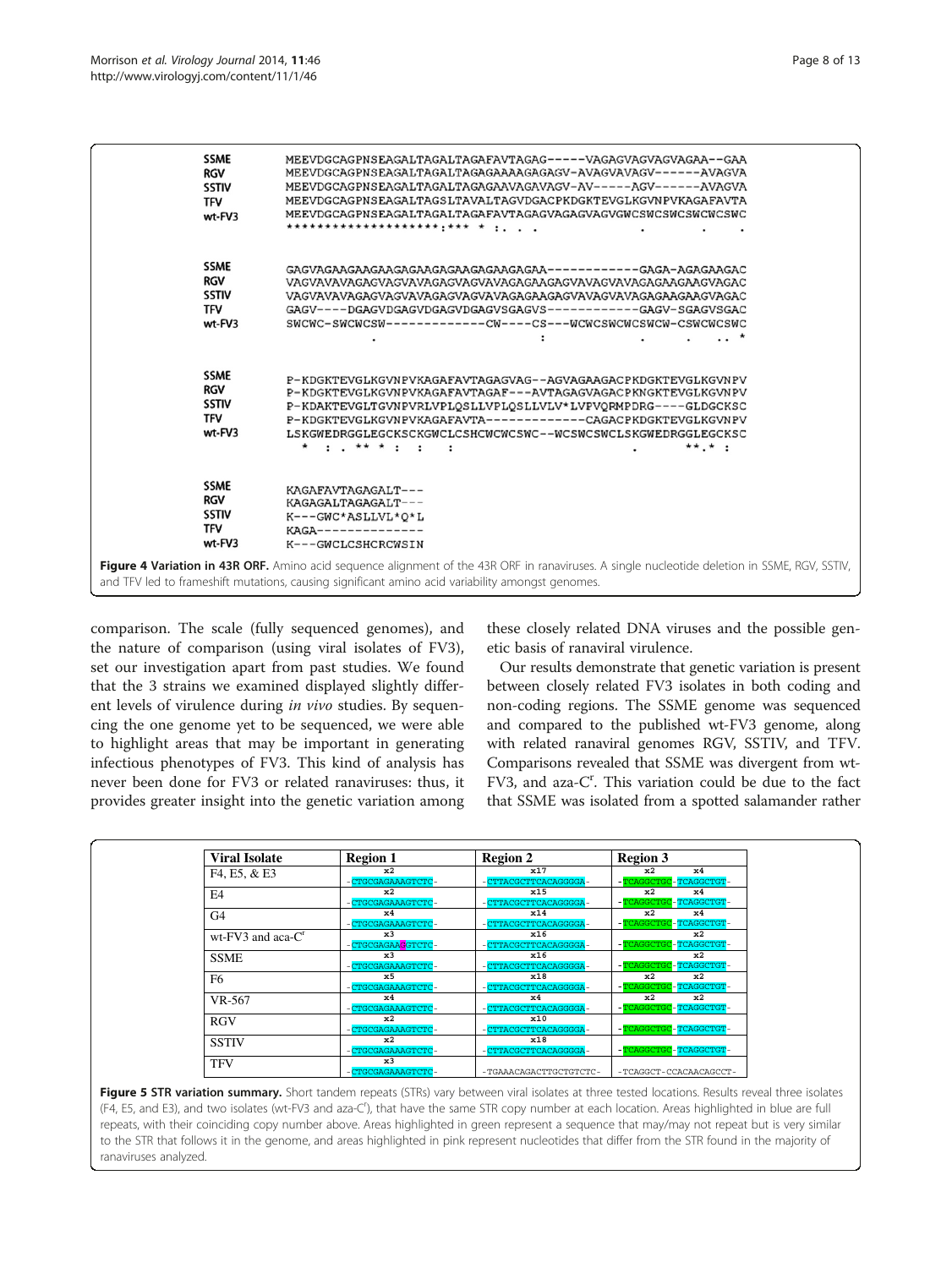than anurans, and so the strain may have evolved in order for it to better adapt to its novel host, as is seen during serial passage [[27\]](#page-11-0). For example, the pathogenicity of Dengue virus was altered by serial passaging Dengue virus 27 times which resulted in 25 nucleotide changes between 2 strains [[27\]](#page-11-0). This finding is interesting given the fact that our results also showed that SSME was the least virulent of our 3 strains during an in vivo study in anurans (Figure [1\)](#page-2-0). Thus, genetic mutations observed in SSME, such as deletions in ORFs 65L, 66L and 49/50L, could have had an effect on strain virulence in anuran hosts. Also, past sequencing results [[12\]](#page-11-0) as well as our own genomic sequencing of wt-FV3 and aza- $C<sup>r</sup>$  genomes revealed only 13 nucleotide differences (data not shown) between the strains, supporting our in vivo finding that the two strains cause essentially the same amount of tadpole mortality (97% and 96% respectively).

One of the most significant genetic variations found in SSME was a 757 bp deletion that deleted all of the 65L coding region and most of the 66L coding region (Figure [2\)](#page-6-0). Among other ranaviruses, the functions of these genes have not been determined. Further sequencing of ranaviruses has shown that 65L is present in both RGV and SSTIV as 69L and 68L respectively [[23,28](#page-11-0)], while this form of 66L appears to be unique to FV3, as other ranaviruses have a 139 nucleotide insertion in their related 66L regions (Figure [2](#page-6-0)). Another genetic variation specific to SSME was a 13 amino acid deletion in ORF 50L (Figure [3](#page-6-0)). Interestingly, a second variation was found in this area in the form of single nucleotide deletion. This deletion lead to the merger of ORFs 49L and 50L in all examined ranaviruses other than TFV and wt-FV3 (Figure [3\)](#page-6-0). In terms of function, 49L has multiple SAP motifs, which are DNA/RNA binding domains predicted to be involved in chromosomal organization and DNA replication [[29\]](#page-11-0). Thus, this new 49/50L ORF may function in viral replication.

Single nucleotide deletions were found in multiple ranaviruses within the 43R genes (Figure [4\)](#page-7-0) and 46L (Tables [1](#page-3-0) and [2](#page-5-0)) genes. In 43R, the deletion was present in all ranaviruses analyzed other than wt-FV3, and resulted in a frameshift mutation (Figure [4](#page-7-0)). In 46L, the original stop codon was lost, leading to the extension of the ORF by 319 bps (Tables [1](#page-3-0) and [2\)](#page-5-0). This was found in all genomes other than TFV and wt-FV3. Supposedly, 46L encodes for a neurofilament triplet H1-like protein [\[12\]](#page-11-0). However, the extended version of 46L that we discovered has a putative conserved domain known as a microneme/rhoptry antigen in the area previously thought to be non-coding. Micronemes and rhoptries are organelles possessed by Apicomplexa protozoans that secrete proteins involved in parasite entry into a host cell, specifically possessing protein-binding motifs that recognize ligands on the host

cell surface [[30](#page-11-0)]. Although usually associated with protozoan parasites, these microneme/rhoptry antigens found in 46L could give further indication as to 46L's function.

The changes present in 43R, 46L, 49/50L, 65L, and 66L represent the main variable regions amongst the related ranaviral isolates we analyzed. This suggests that these are changeable areas across ranaviruses, and could be used in the future to help explain variable infectious phenotype. Moreover, multiple amino acid deletions present in 65L, 66L, and 49/50L, were limited to the SSME strain, which displayed the lowest level of virulence during tadpole infection. Thus, changes that are unique to SSME may present areas of the genome that are particularly effective in viral attenuation, specifically in an alternative host. As FV3 mortality and morbidity continues to worsen and fluctuate across environmental regions, examination of these genomic areas may prove useful as an initial way to investigate the genetic basis behind infective changes [\[6\]](#page-11-0). Further research could be used to explain variations in the virulence of different FV3-like isolates.

As we had already identified variation in the coding regions of closely related FV3 isolates, we decided to further our understanding of variation within highly variable sites by investigating 3 recently identified STR regions [[19](#page-11-0)]. These are known to be variable areas: for instance, although FV3 and SSTIV share 99% genome sequence identity, they share only approximately 50% of repeats in common [\[19\]](#page-11-0). Thus, we predicted that these repeat regions would have greater inter-strain variability that would provide useful information when trying to understand overall genetic variability between ranaviral isolates. In order to test this prediction, we analyzed our sequenced SSME genome and reference ranaviral genomes, along with 6 environmental samples isolated from the same waterway. We also sequenced wt-FV3 and aza- $C<sup>r</sup>$  to check for repeat number stability across their past viral passages. Analysis revealed that repeat copy number was variable between isolates, even between those from the same geographic location, but that there was some conserva-tion (Figure [5](#page-7-0)). Specifically, wt-FV3 and aza- $C<sup>r</sup>$  were identical, and samples F4, E5, and E3 were also identical at all three regions (Figure [5\)](#page-7-0); this finding was not surprising given that aza- $C<sup>r</sup>$  is the result of the wt-FV3 strain treated with azacytidine and does not necessarily represent a strain with a separate evolutionary history [[22](#page-11-0)]. It also implies stability in the repeat regions, as these regions have not changed between the two strains since their initial separation. However, the finding that viral isolates from the same geographical area have variability may limit the use of STRs as a geographic marker. This STR analysis allowed us to better quantify the small scale genetic variation that is present in highly variable genetic sites amongst FV3 isolates, thus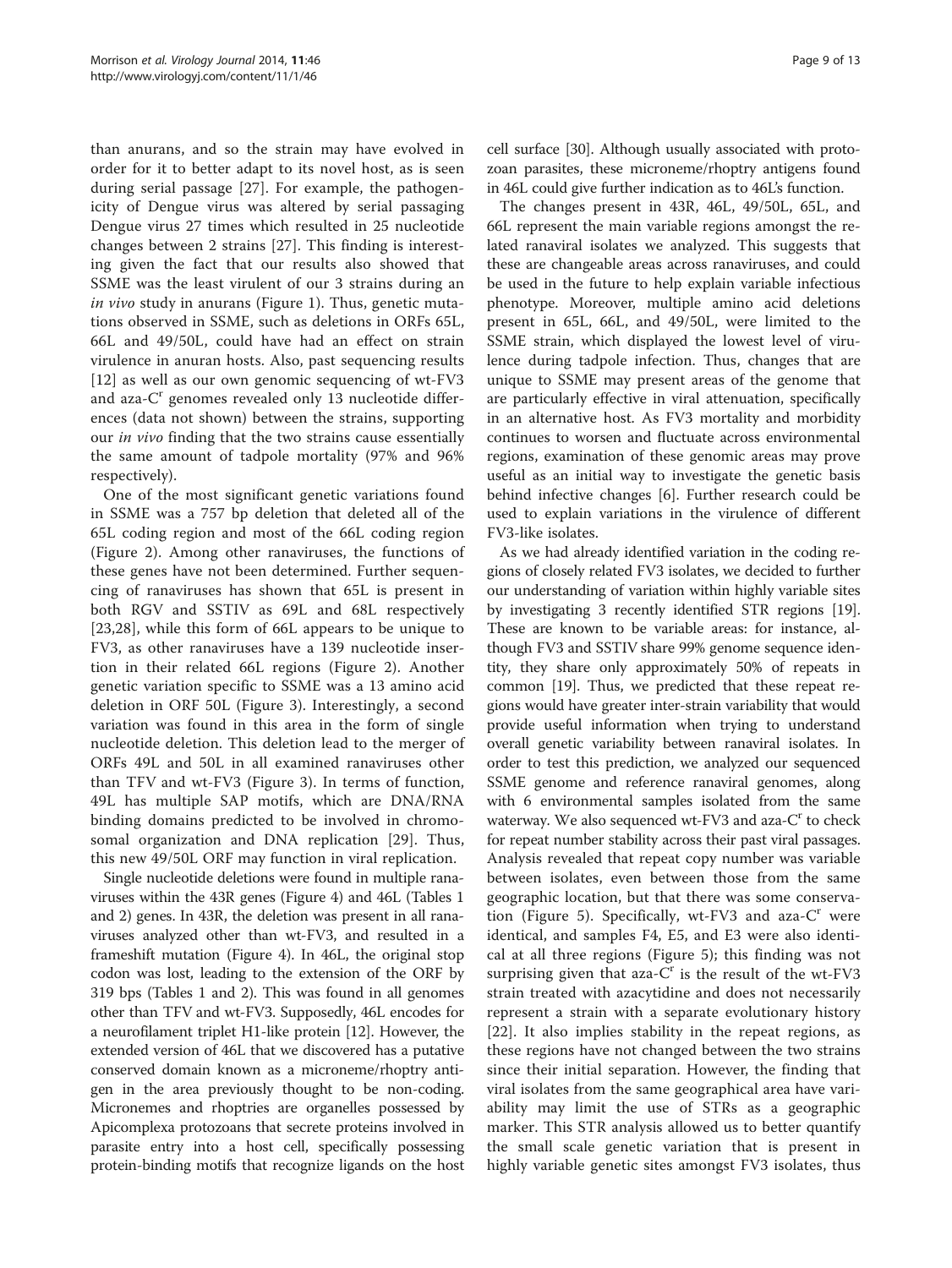furthering our understanding of genetic variation beyond coding regions.

The STR analysis we performed in our study has the potential to contribute to our understanding of FV3 tracking and strain designation. Surveillance and phylogeographical analysis of FV3 are pivotal in understanding how the pathogen varies between different habitat sites and amphibian species, as well as for revealing possible sources of a disease outbreak [[31](#page-11-0)]. It can also have direct effects on conservation by aiding in strategy development to minimize die-offs in high-risk areas, and in creating vaccines through knowledge of the FV3 genome itself [[14](#page-11-0),[31](#page-11-0)]. However, exact taxonomic identification of viruses in amphibian populations has been difficult given the lack of detailed molecular data on FV3 and other ranaviruses. The methodology used to classify these viruses in the past has been through comparing the major capsid protein (MCP) of different viral isolates [\[3](#page-11-0)]. However, the use of the MCP as a tool to distinguish between different ranaviruses, as well as between different strains of the same virus, has been called under scrutiny [[24,32,33\]](#page-11-0). Thus, there is a need to develop new methods of strain tracking for ranaviral isolates.

The use of STRs for ranavirus strain identification has precedence in other virus studies. In one such study, 12 isolates of human cytomegalovirus (HCMV) were isolated from various individuals infected with the virus. The isolates were then tested for variable repeats in 24 polymorphic regions, and based on this analysis, each viral isolate was designated as an individual strain of HCMV [\[34](#page-12-0)]. Many of the HCMV repeats used in this study were found in non-coding regions of the genome, similarly to the ones used in our study. The study suggested that these changes in repeats are evolutionarily neutral and so appropriate for strain identification, not only in HCMV, but in other similar, large genome DNA viruses [[34\]](#page-12-0).

Other studies have used coding instead of non-coding repeat regions to identify viral strains [\[35,36\]](#page-12-0). In our study, Region 1 is found in the 19R ORF, unlike the non-coding areas of Regions 2 and 3. There are many examples of functional microsatellites that are known to affect viral characteristics based on copy number, including hepatitis C virus and vesicular stomatitis virus [\[35,36](#page-12-0)]. Therefore, in addition to being potentially useful in viral tracking, STRs from the Region 1 coding region may have functional significance in FV3.

# Conclusions

In this study we have been able to uncover fine scale genetic variation between closely related ranaviral isolates that have different levels of virulence. We have shown that substantial genetic variability is present between closely related FV3 isolates, both in terms of

deletions/insertions, and even more so at select STR locations. These genomic areas with deletions/insertions may present regions that affect viral infectious phenotype, and therefore require investigation. Furthermore, we have identified STR regions that may prove useful in future phylogeographical tracking and identification of ranaviral strains across different environmental regions. As FV3 leads to more unexplained lethal infections in amphibian populations, studies such as this are necessary. The genetic insight that they provide into ranaviral genomes will prove invaluable when seeking to explain the variability of FV3 infectious phenotype in wild populations, and in preventing the devastation that ensues.

# Material and methods

#### Reagents, viruses

FV3 isolate SSME, wt-FV3, and aza-C', were analyzed in this study and were provided by Professor Gregory Chinchar from the University of Mississipi Medical Center (Jackson, MS, USA). SSME was isolated from a wild, spotted salamander population in Maine, USA, while aza- $C<sup>r</sup>$ was derived from the laboratory wt-FV3 strain through se-lection with azacytidine [[22](#page-11-0)]. Both wt-FV3 and aza- $C<sup>r</sup>$ have been previously sequenced and found to be identical, with wt-FV3′s nucleotide sequence deposited into Gen-Bank [\[12\]](#page-11-0). Amphibian renal cells (A6 cells) were supplied by Niels Bols of the University of Waterloo and maintained in Leibovitz's L-15 media (Invitrogen, Burlington, ON) supplemented with 10% fetal bovine serum (FBS; Invitrogen, Burlington, ON), penicillin (100 U/ml), and streptomycin (100 μg/ml).

# Infection of tadpoles with FV3

In order to monitor survival of FV3 infected tadpoles, we obtained *Lithiobates pipiens* tadpoles, approximately Gosner stage 25 [[37](#page-12-0)], from the Environment Canada Atlantic Laboratory for Environmental Testing in Moncton, NB., courtesy of Paula Jackman. The animals were received two weeks prior the beginning of the experiment and were kept in 20 L tanks filled with 10 L of aged clean dechlorinated water. Each treatment group was done as 2 replicates of 25 tadpoles per treatment. Groups tadpoles were placed in dechlorinated water, with the host density (number of tadpoles per volume of water) adjusted to 1 tadpole per 250 mL to avoid any effect of density on tadpole development [[38\]](#page-12-0). To infect, 25 tadpoles were placed in 50 mL of infected water containing 10,000 pfu/mL of a FV3 strain (SSME, wt-FV3, and aza-C'). According to past experiments, such concentration is known to induce sublethal effects in these laboratory conditions [[38\]](#page-12-0). Control individuals were placed within 50 ml of FV3-free water. The tadpoles were left within the infected solution overnight (12 hours) tadpoles were then transferred together with the contaminated water in 2 L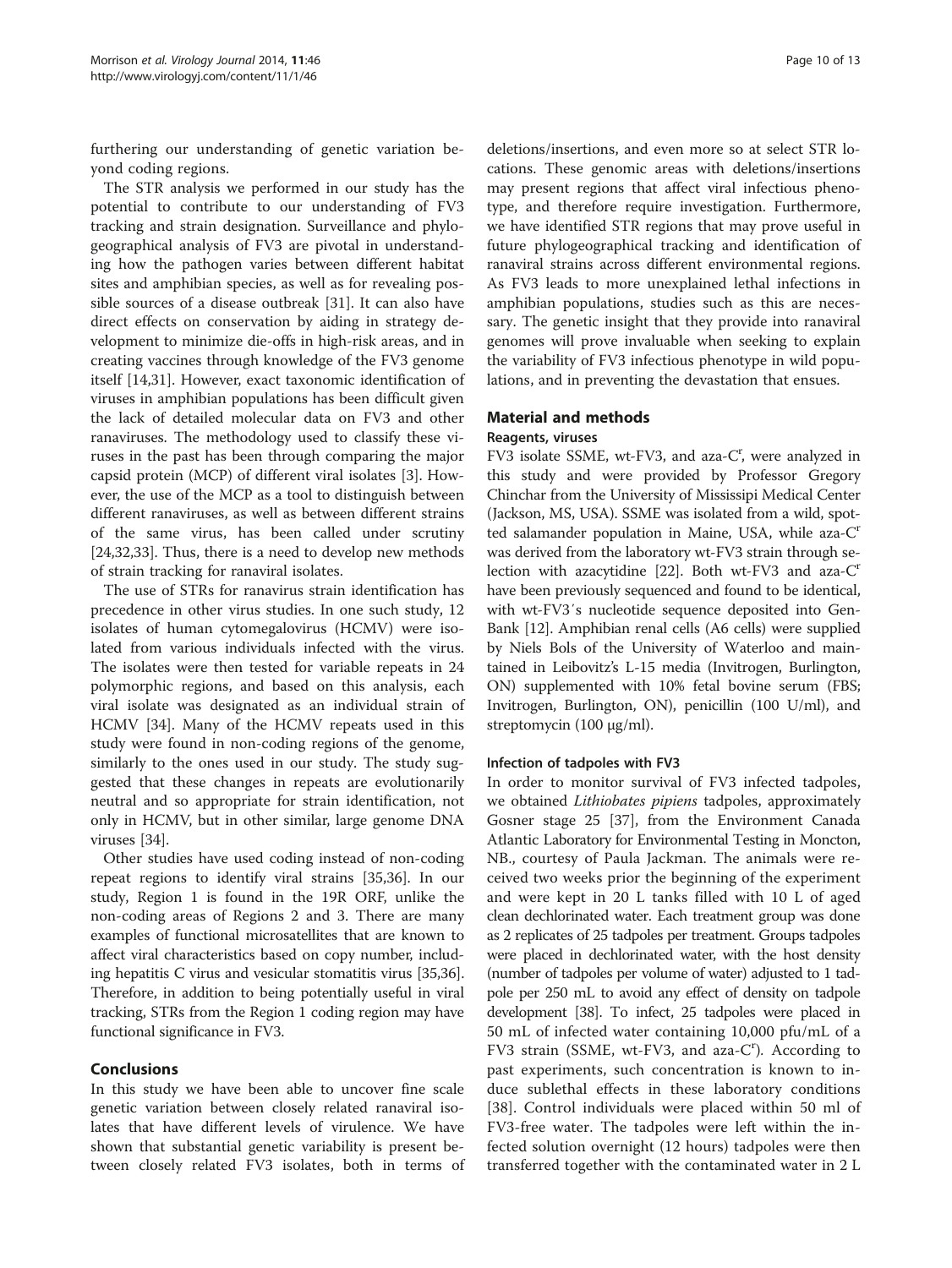plastic containers filled with 1 L of dechlorinated water (aged for three days) for the rest of the experiment. Containers were held in a climatic chamber (Thermo Incubator Model 3740) where the temperature was set to remain at 22°C with a 12 h:12 h dark:light cycle. Tadpoles were fed on a weekly basis after the water was changed with standard tadpole food (Carolina Biological Supply Company, Burlington, NC) at 30 mg/tadpole for week 1, 60 mg/tadpole for week 2, and 120 mg/tadpole for week 3 until the end of the experiment [[38\]](#page-12-0). Starting on week 3 the water in each tank was replaced once a week with clean dechlorinated aged (24 h) water. As a result, exposed tadpoles were held in virus-containing water for 3 weeks, a period which is long enough for tadpoles to be in close proximity with residual infection [\[38](#page-12-0)]. Tanks were monitored on a daily basis. Dead tadpoles were removed to prevent any scavenging, and stored at −25°C in individual plastic vials with ethanol for subsequent analyses.. The experiment terminated when all the individuals died or reached metamorphosis. The procedures used in this experiment follow protocol #2010-04-02 approved by the Laurentian University Animal Care Committee.

# Screening of tadpoles for FV3

In order to check for ranavirus infection, all animals (including euthanized ones) were dissected to remove the liver that was then crushed into a 1.5 ml Eppendorf tube. The resulting tissue mixture was used for DNA extraction. DNA was extracted using QIAmp DNeasy Kit following the standard protocol (Qiagen). After extraction, a double blind PCR was performed using a primer set known to successfully amplify a portion of the major capsid protein within the FV3 genome: MCP-ranavirus-F (5′-GACTTGGCCACTTATGAC-3′) and MCP-ranavirus-R (5′- GTCTCTGGAGAAGAAGAA), following the PCR conditions listed in Mao et al. [\[33](#page-11-0)], using 1.5 μl of template DNA and cycled 40 times. Individuals showing two positive amplifications for both PCRs were considered infected. We analyzed host survival using a survival analysis and failure time analysis following the Kaplan & Meier product limit method associated with Chi square and Gehan's Wilcoxon tests (multiple and two sample comparisons respectively) [[39\]](#page-12-0). Individuals surviving to the end of the experiment were censored to account for our lack of information about their true time of death [\[40](#page-12-0)].

# Viral DNA isolation

The SSME viral isolate was propagated on a confluent monolayer of A6 cells, and grown in a  $75 \text{ cm}^2$  flask, with cells infected at a multiplicity of infection (MOI) of 1 PFU/cell. The cells were harvested 5 days post infection (once cytopathic effect appeared), and viral DNA was extracted using the Purelink Viral RNA/DNA

Mini Kit according to manufacturer's protocol (Invitrogen, Burlington, ON).

#### Viral genome sequencing

Standard kits and protocols developed by the manufacturer were used to sequence the SSME sample on a 454 GS-FLX platform (Roche Diagnostics Corporation). Briefly, a Rapid Library Preparation Kit (Roche, Mississauga, ON) was used to mechanically shear 500 ng of template DNA into short fragments. A universal sequencing primer that included a short DNA sequence unique to the sample (MID tag) was then annealed to both ends of each DNA fragment. A GS Junior Titanium Emulsion PCR Kit (Roche, Mississauga, ON) was used to amplify the sample library, which was sequenced using a GS Junior Titanium Sequencing Kit (Roche, Mississauga, ON). In order to assemble a full genomic sequence, the short sequences produced by 454 sequencing were aligned with the reference FV3 genome, wt-FV3, using GS Reference Mapper (Roche, Mississauga, ON). Any gaps in the assembled genome were then sequenced using custom PCR primers specific to each gap, with sequencing performed by the Robarts Sequencing Facility (London, ON). The final genomic sequence was deposited in GenBank accession number KJ175144.

# FV3 sample collection

FV3 environmental samples were collected from frogs caught by hand at various sites along a lakeshore in Manitoulin, Kagawong, ON, Canada (Latitude: 45.86418, Longitude: −82.27150). The frogs were caught using disposable gloves which were changed between each animal inspection. This method is preferred to the 'net-catching method' as it has been suggested that cross contamination can occur via the net. Each individual was toe clipped following the protocol #2009-03-04 approved by the Laurentian University Animal Care Committee for tissue sample collection. DNA was then isolated from toe clippings using the DNeasy Blood & Tissue Kit according to the manufacturer's protocol for total DNA extraction from animal tissues (Qiagen, Mississauga, ON). Samples then underwent PCR with primers designed to amplify specific repeat regions identified in Eaton et al. [[19](#page-11-0)]. Primers used included: Region 1-F: CGTGGTCAGACT GGTCCTCG; Region 1-R: CACCTCTGTCTCTGAATC GG; Region 2-F: GAGTTTACTTGGTGGCCATG; Region 2-R: TCCTGTCAAGAGATCCCCTC; Region 3-F: CTTG CTGCTGCCGTTCAGGC; and Region 3-R: AGAGTGA AAAAGGTAAAGGC.

# Sequencing repeats and confirming 454 sequence reads

In a PCR reaction tube the following reactants were combined: 10X PCR buffer (Invitrogen, Burlington, ON), 50 mM  $MgCl<sub>2</sub>$  solution (Invitrogen, Burlington, ON), 5X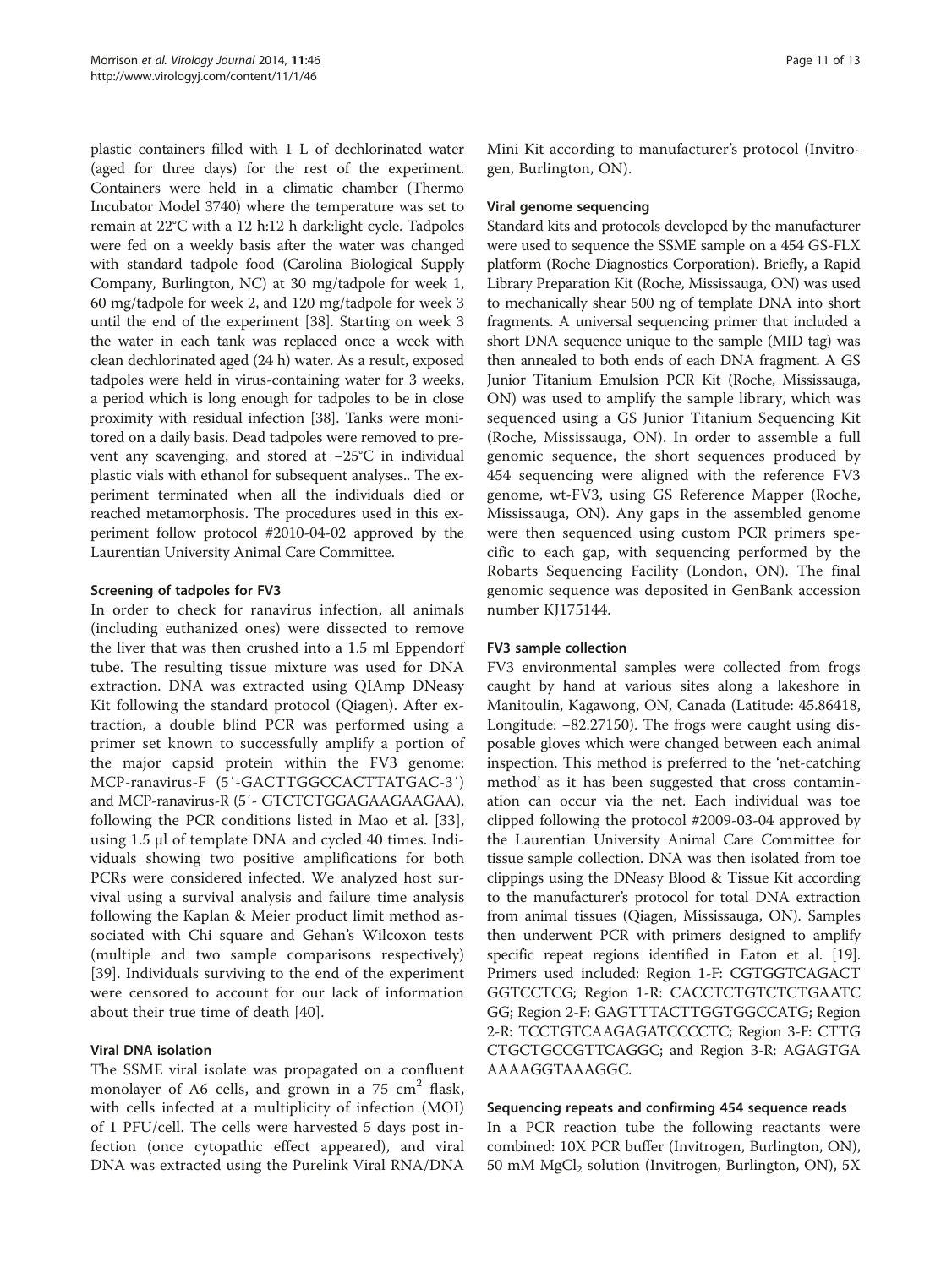<span id="page-11-0"></span>TAQ DNA polymerase (Invitrogen, Burlington, ON), 10 mM deoxyribonucleotide triphosphates (dNTPs), 0.1 mM primer, 2.5 ng DNA, and water to a final volume of 50 μl. The reactions were then placed in a thermocycler under the following conditions: 94°C for 3 minutes, 94°C for 30 seconds, 56°C for 1 minute, and 72°C for 1 minute for 30 cycles. Sequences of PCR products were determined by Robarts Research Institute DNA Sequencing Facility in London, ON, and were analyzed using BioEdit v7.0.5.

#### Competing interests

The authors declare that they have no competing interests.

#### Authors' contributions

EAM participated in the design of the study, isolated viral strains in vitro, carried out the molecular genetic studies, participated in 454 GS-FLX sequence alignment, and drafted the manuscript. SG participated in 454 GS-FLX sequence alignment. PE collected viral isolates from the field, carried out the immunoassays, and participated in the design of the study. DL participated in the design of the immunoassays. CJK oversaw the 454 GS-FLX sequencing. CRB conceived of the study, and participated in its design and coordination and helped to draft the manuscript. All authors have read and approved the final manuscript.

#### Acknowledgements

This work was supported by Discovery Grants (Natural Science and Engineering Research Council (NSERC) of Canada) to CRB, CJK, and DL. EAM is the recipient of a NSERC postgraduate scholarship and past recipient of a NSERC Undergraduate Research Award.

#### Author details

<sup>1</sup>Department of Biology, Trent University, 1600 East Bank Dr., Peterborough, Ontario K9J 7B8, Canada. <sup>2</sup>Current address: Department of Biology, Western University, 1151 Richmond Street, London, Ontario N6A 5B7, Canada. <sup>3</sup> Genetics and Ecology of Amphibians Research Group (GEARG), Department of Biology, Laurentian University, Sudbury, Ontario P3E 2C6, Canada.

#### Received: 22 October 2013 Accepted: 6 March 2014 Published: 12 March 2014

#### References

- Berger L, Speare R, Daszak P, Green DE, Cunningham AA, Goggin CL, Slocombe R, Ragan MA, Hyatt AD, McDonald KR, Hines HB, Lips KR, Marantelli G, Parkes H: Chytridiomycosis causes amphibian mortality associated with population declines in the rain forests of Australia and Central America. Proc Natl Acad Sci U S A 1998, 95:9031–9036.
- 2. Daszak P, Berger L, Cunninham AA, Hyatt AD, Green DE, Speare R: Emerging infectious diseases and amphibian population declines. Emerg Infect Dis 1999, 5:735–748.
- Tidona CA, Schnitzler P, Kehm R, Darai G: Is the major capsid protein of iridoviruses a suitable target for the study of viral evolution? Virus Genes 1998, 16:59–66.
- 4. King A, Adams M, Carstens E, Lefkowitz E: Family Iridoviridae, In: Virus Taxonomy: Ninth Report of the International Committee on Taxonomy of Viruses. San Diego: Academic Press; 2012. pp 193–207.
- 5. Daszak P, Cunningham A, Hyatt H: Infectious disease and amphibian population declines. Divers Distrib 2003, 9:141–150.
- 6. Lesbarrères D, Balseiro A, Brunner J, Chinchar VG, Duffus A, Kerby J, Miller DL, Robert J, Schock DM, Waltzek T, Gray MJ: Ranavirus: past present and future. Biol Lett 2012, 8:481–483.
- Marsh IB, Whittington RJ, O'Rourke B, Hyatt AD, Chisholm O: Rapid differentiation of Australian, European and American ranaviruses based on variation in major capsid protein gene sequence. Mol Cell Probes 2002, 16:137–151.
- Stuart SN, Chanson JS, Cox NA, Young BE, Rodrigues AS, Fischman DL, Waller RW: Status and trends of amphibian declines and extinctions worldwide. Science 2004, 306:1783–1786.
- 9. Muths E, Gallant AL, Campbell Grant EH, Battaglin WA, Green DE, Staiger JS, Walls SC, Gunzburger MS, Kearney RF: The amphibian research and monitoring initiative (ARMI): 5-year report. US Geological Survey. Sci Invest Rep 2006, 5224:77.
- 10. Green DE, Converse KA, Schrader AK: Epizootiology of 64 amphibian morbidity and mortality events in the USA, 1996–2001. Ann N Y Acad Sci 2002, 969:323–339.
- 11. Chinchar V, Ranavirus (family Iridoviridae): Emerging cold-blooded killers. Arch Virol 2002, 147:447–470.
- 12. Tan W, Barkman T, Chinchar V, Essani K: Comparative genomic analyses of frog virus 3, type species of the genus Ranavirus (family Iridoviridae). Virology 2004, 323:70–84.
- 13. Chinchar VG, Bryan L, Wang J, Long S, Chinchar GD: Introduction of apoptosis in frog virus 3-infected cells. Virology 2003, 306:303–312.
- 14. Williams T, Barbosa-Solomieu V, Chinchar GD: A decade of advances in iridovirus research. In Advances in virus research, Volume 65. Edited by Maramorosch K, Shatkin A. New York: Academic Press; 2005:173–248.
- 15. Cunningham AA, Langton TE, Bennett PM, Lewin JF, Drury SE, Gough RE, Macgregor SK: Pathological and microbiological findings from incidents of unusual mortality of the common frog (Rana temporaria). Philos Trans R Soc Lond B 1996, 351:1539–1557.
- 16. Kidd-Ljunggren K, Miyakawa Y, Kidd A: Genetic variability in hepatitis B viruses. J Gen Virol 2002, 83:1267–1280.
- 17. Stuyver L, De Gendt S, Van Geyt C, Zoulim F, Fried M, Schinazi RF, Rossau R: A new genotype of hepatitis B virus: complete genome and phyogenetic relatedness. J Gen Virol 2000, 81:67–74.
- 18. Wang J, Hoper D, Beer M, Osterrieder N: Complete genome sequence of virulent duck enteritis virus (DEV) strain 2085 and comparison with genome sequences of virulent and attenuated DEV strains. Virus Res 2011, 160:316–325.
- 19. Eaton HE, Ring BA, Brunetti CR: The genomic diversity and phylogenetic relationship in the family Iridoviridae. Viruses 2010, 2:1458–1475.
- 20. Kass D, Batzer M: Genome organization/human. Life Sciences: Encyclopedia of; 2001:1–8.
- 21. Chinchar V, Granoff A: Temperature-sensitive mutants of frog virus 3: biochemical and genetic characterization. J Virol 1986, 58:192–202.
- 22. Essani K, Goorha R, Granoff A: Mutation in a DNA-binding protein reveals an association between DNA-methyltransferase activity and a 26,000-Da polypeptide in frog virus 3-infected cells. Virology 1987, 161:211–217.
- 23. Lei X, Ou T, Zhu R, Zhang Q: Sequencing and analysis of the complete genome of Rana grylio virus (RGV). Arch Virol 2012, 157:1559–1564.
- 24. Hyatt AD, Gould A, Zupanovic Z, Cunningham AA, Hengstberger S, Whittington RJ, Kattenbelt J, Coupar BE: Comparative studies of piscine and amphibian iridoviruses. Arch Virol 2000, 145:301–331.
- 25. He J, Lu L, Deng M, He H, Weng S, Wang XH, Zhou SY, Long QX, Wang XZ, Chan SM: Sequence analysis of the complete genome of an iridovirus isolated from the tiger frog. Virology 2002, 292:185–197.
- 26. Granoff A, Came P, Breeze D: Viruses and renal carcinoma of Rana pipiens. Virology 1966, 29:133–148.
- 27. Puri B, Nelson WM, Henchal EA, Hoke CH, Eckels KH, Dubois DR, Porter KR, Hayes CG: Molecular analysis of dengue virus attenuation after serial passage in primary dog kidney cells. J Gen Virol 1997, 78:2287-2291.
- 28. Huang Y, Huang X, Liu H, Gong J, Ouyang Z, Cui H, Cao J, Zhao Y, Wang X, Jiang Y, Qin Q: Complete sequence determination of a novel reptile iridovirus isolated from soft-shelled turtle and evolutionary analysis of Iridoviridae. BMC Genomics 2009, 10:224.
- 29. Boyle K, Arps L, Traktman P: Biochemical and genetic analysis of the vaccinia virus D5 protein. Multimerization-dependent APTase activity is required to support viral DNA replication. J Virol 2007, 81:844–89.
- Striepen B, Soldati D, Garcia-Reguet N, Dubremetz JF, Roos D: Targeting of soluble proteins to the rhoptries and micronemes in Toxoplasma gondii. Mol Biochem Parasitol 2001, 113:45–53.
- 31. Jancovich JK, Davidson EW, Parameswaran N, Mao J, Chinchar VG, Collins JP, Jacobs BL, Storfer A: Evidence for emergence of an amphibian iridoviral disease because of human-enhanced spread. Mol Ecol 2005, 14:213–224.
- 32. Gray MJ, Miller DL, Hoverman JT: Ecology and pathology of amphibian ranaviruses. Dis Aquat Organ 2009, 87:243–266.
- 33. Mao J, Hedrick RP, Chinchar VG: Molecular characterization, sequence analysis, and taxonomic position of newly isolated fish iridoviruses. Virology 1997, 229:212–220.